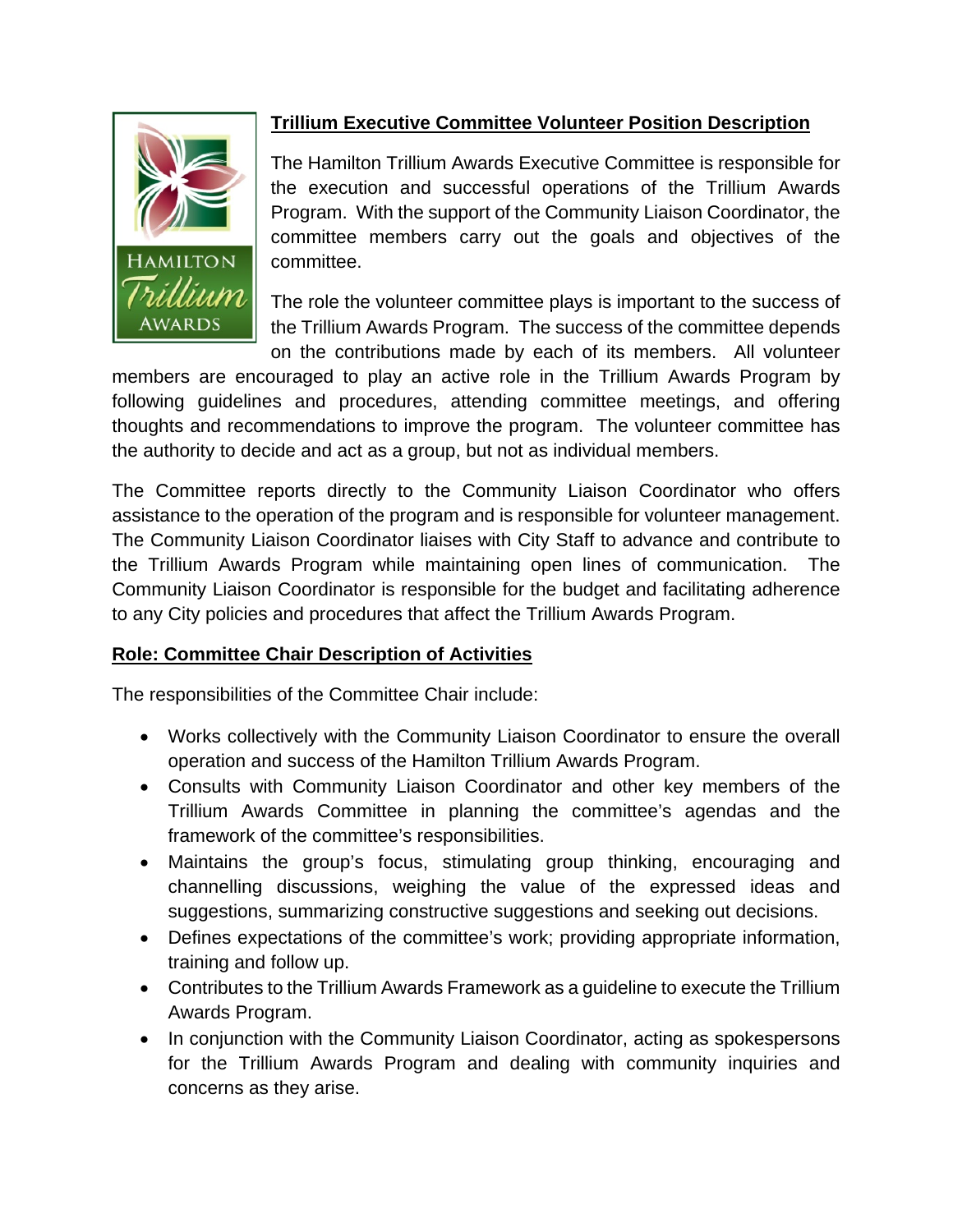#### **Role: Vice Chair Description of Activities**

The responsibilities of the Vice Chair include:

- Accessing the position as a training opportunity as part of the succession of office of the committee and assuming all duties and responsibilities of the Chair upon his/her absence(s).
- Assist with the recruiting and training of volunteer committee members as well as volunteer judges.
- Oversees the Community Trillium Awards and assignments.
- Helps to oversee other committee roles and assists in the Trillium Judges Training Materials.

## **Role: Secretary Description of Activities**

The responsibilities of the Secretary include:

- Maintaining records and information of the committee.
- Ensuring accurate minutes are kept, motions recorded, necessary reports are prepared, and that a record of the committee work is maintained.
- Communicating changes needed to any documents.

#### **Role: Volunteer Recruitment Coordinator Description of Activities**

The responsibilities of the Volunteer Recruitment Coordinator include:

- Being responsible for the overall volunteer recruitment and retention plan.
- Assisting in the active recruitment of volunteer judges, training and preparation of volunteers.
- Maintaining an active list of all volunteers and prepares follow up and appreciation letters for volunteer judges.
- •
- Works with the Community Liaison Coordinator in maintaining all data related to volunteers, including volunteer registration forms, waivers, data lists, etc.
- Liaising with outside groups i.e. Horticultural Societies to recruit volunteers.

#### **Role: Mapping Coordinator and Garden Assignments Description of Activities**

The responsibilities of the Mapping Coordinator include:

- Assigns mapped gardens for the volunteer judges.
- Reviews, updates and prepares the judges' packages.
- Support the development of surveys, reviews survey results and comments at the end of the year to make necessary changes/updates and recommendations.